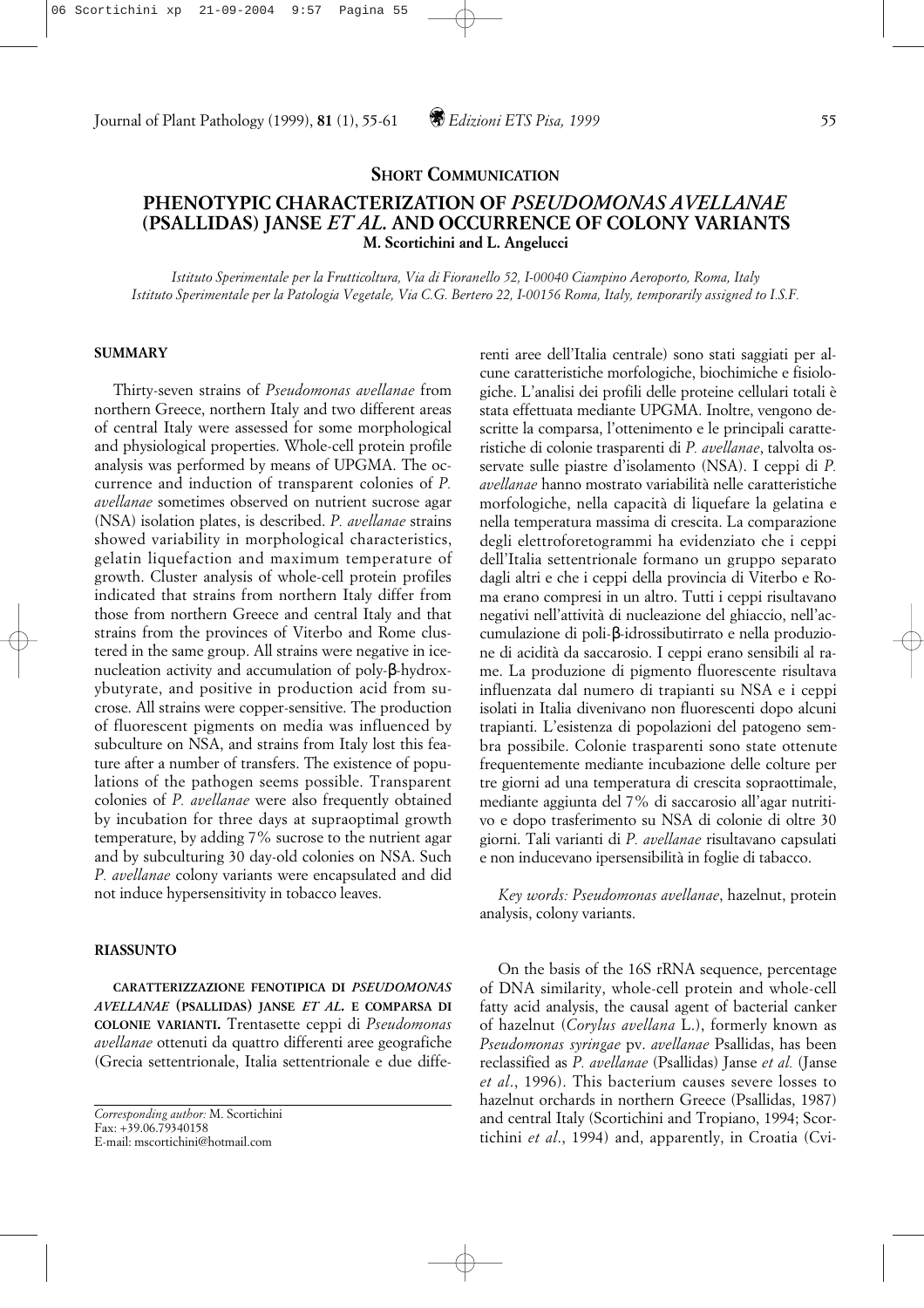jetkovic-Monti, personal communication). Moreover, it has recently been found in northern Italy (Scortichini and Morone, 1997). Preliminary observations of some phenotypic characteristics of isolates obtained from such different geographic areas revealed variability and, sometimes, the presence of transparent colonies on the isolation plates (Fig. 1). We here report the results of further study of such aspects.

Thirty-seven strains of *P. avellanae* obtained in different years from four geographic areas were used to study some morphological, biochemical and physiological properties as well as to assess their whole-cell protein profiles (Table 1). Cultures were obtained from hazelnut orchards in central and northern Italy (cultivars 'Tonda Gentile Romana' and 'Tonda Gentile delle Langhe', respectively) (Scortichini and Tropiano, 1994; Scortichini *et al*., 1994; Scortichini and Morone, 1997). We also compared strains from northern Greece obtained from cultivar 'Palaz', kindly supplied by Dr. P.G. Psallidas. After isolation and identification, all cultures were lyophilized.

Colony morphology was observed on nutrient agar (NA) (Oxoid) and NA with 5% sucrose (w/v) added (NSA) after 3 and 7 days of incubation at  $25 \pm 1^{\circ}$ C. Preliminary observations on cultures isolated in Italy indicated that, after several subcultures on NSA, the production of fluorescent pigments on King's medium B (KB) (King *et al*., 1954) declined. Since this feature was not observed with the isolates from Greece (Psallidas, personal communication), freshly isolated cultures as well as strains already adapted to the laboratory were streaked on KB and CSGA medium (Luisetti *et al*., 1972) to record the production of fluorescent pigments. The

maximum growth temperature was assessed after 24 h of incubation at different temperatures by checking the turbidity in tubes containing 5 ml of 523 medium (Schaad, 1988). To test the ability of the strains to liquefy gelatin, the technique described by Misaghi and Grogan (1969) was followed. Acid production from sucrose was assessed on the medium of Ayers *et al.* (1919) following the technique described by Lelliott and Stead (1987). Ice-nucleation activity of the four *P. avellanae* groups of strains was checked at  $-5.5$  and at  $-10^{\circ}$ C according to the technique described by Lindow (1990). To detect the accumulation of poly-β-hydroxybutyrate, the technique of Pierce and Schroth (1994) was followed. The cultures were streaked on Nile Blue medium (NB). After incubation on NB and observation under UV light at 365 nm, the cultures were also examined by fluorescent microscopy, at a magnification of 1200x. To assess copper-resistance the technique of Zevenhuitnen *et al.* (1979) was followed. Absolute growth inhibition on the agar surface was recorded as sensitivity to copper.

The soluble whole-cell proteins of *P. avellanae* strains were extracted according to Janse *et al.* (1996). Electrophoretic runs were performed in duplicate to confirm reproducibility. After monodimensional SDS-PAGE, the profiles were read with the naked eye and the presence or absence of a particular protein band was converted into binary data. Ten bands useful to discriminate among the strains were chosen for cluster analysis. Similarity coefficients for all pair combinations were determined by Dice's coefficient (Dice, 1945). Protein patterns were clustered by the unweighted average pair group method (UPGMA) using NTSYS version 1.80 software.



**Fig. 1.** Occurrence of *P. avellanae* colony variants (arrows) on an NSA plate during the isolation from diseased hazelnut in central Italy (x 1.5).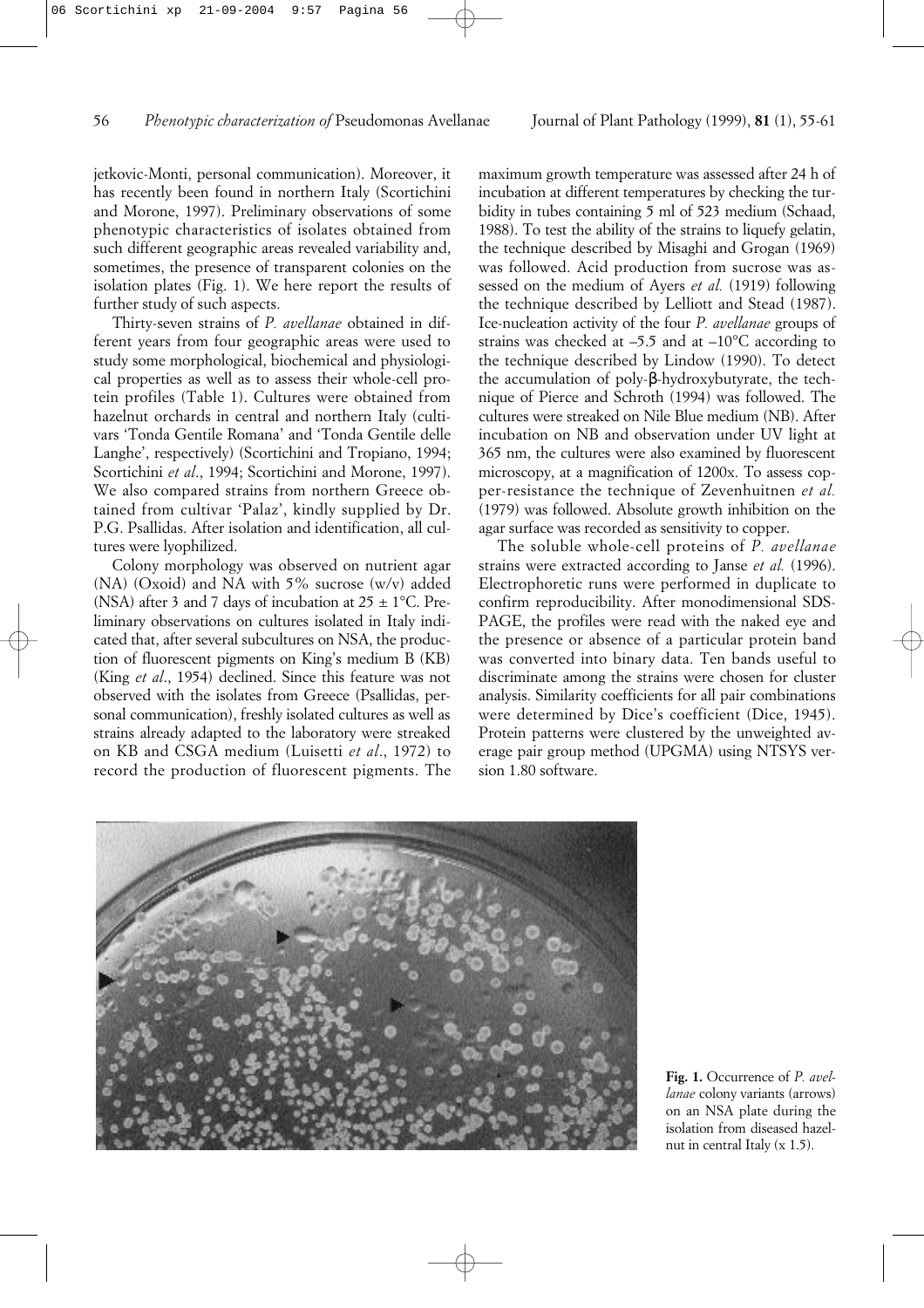Journal of Plant Pathology (1999), **81** (1), 55-61 *Scortichini* and *Angelucci* 57

**Table 1.** *P. avellanae* strains tested for morphological, biochemical and physiological characteristics and whole-cell protein analysis.

| Strain               | Country | Province | Year of isolation |
|----------------------|---------|----------|-------------------|
| BPIC 631             | Greece  | Drama    | 1976              |
| <b>BPIC 632</b>      | Greece  | Drama    | 1976              |
| BPIC 640             | Greece  | Kilkis   | 1976              |
| BPIC 647             | Greece  | Kilkis   | 1976              |
| <b>BPIC 665</b>      | Greece  | Kilkis   | 1976              |
| BPIC Fl <sub>3</sub> | Greece  | Kilkis   | 1976              |
| <b>BPIC 703</b>      | Greece  | Katerini | 1977              |
| <b>BPIC 714</b>      | Greece  | Kavala   | 1987              |
| <b>BPIC 1078</b>     | Greece  | Kilkis   | 1986              |
|                      |         |          |                   |
| ISPaVe-B-011         | Italy   | Rome     | 1991              |
| ISPaVe-B-012         | Italy   | Rome     | 1992              |
| ISPaVe-B-013         | Italy   | Rome     | 1992              |
| ISPaVe-B-036         | Italy   | Rome     | 1993              |
| ISPaVe-B-037         | Italy   | Rome     | 1993              |
| ISPaVe-B-056         | Italy   | Rome     | 1994              |
| ISPaVe-B-369         | Italy   | Rome     | 1995              |
| ISPaVe-B-436         | Italy   | Rome     | 1995              |
| ISPaVe-B-439         | Italy   | Rome     | 1995              |
|                      |         |          |                   |
| ISPaVe-B-041         | Italy   | Viterbo  | 1992              |
| ISPaVe-B-042         | Italy   | Viterbo  | 1992              |
| ISPaVe-B-038         | Italy   | Viterbo  | 1993              |
| ISPaVe-B-039         | Italy   | Viterbo  | 1993              |
| ISPaVe-B-040         | Italy   | Viterbo  | 1993              |
| ISPaVe-B-2056        | Italy   | Viterbo  | 1994              |
| ISPaVe-B-2057        | Italy   | Viterbo  | 1994              |
| ISPaVe-B-2058        | Italy   | Viterbo  | 1994              |
| ISPaVe-B-2059        | Italy   | Viterbo  | 1994              |
| ISPaVe-B-683         | Italy   | Viterbo  | 1996              |
| ISPaVe-B-689         | Italy   | Viterbo  | 1996              |
| ISPaVe-B-690         | Italy   | Viterbo  | 1996              |
| ISPaVe-B-691         | Italy   | Viterbo  | 1996              |
|                      |         |          |                   |
| ISPaVe-B-592         | Italy   | Cuneo    | 1995              |
| ISPaVe-B-593         | Italy   | Cuneo    | 1995              |
| ISPaVe-B-595         | Italy   | Cuneo    | 1995              |
| ISPaVe-B-596         | Italy   | Cuneo    | 1995              |
| ISPaVe-B-598         | Italy   | Cuneo    | 1995              |
| ISPaVe-B-599         | Italy   | Cuneo    | 1995              |

BPIC: Culture Collection of Benaki Phytopathological Institute, Kiphissia-Athens, Greece.

ISPaVe-B-: Culture Collection of Istituto Sperimentale per la Patologia Vegetale, Roma, Italy.

Colony variants were identified by means of SDS-PAGE of their protein extract and comparison with profiles of *P. avellanae* reference-strains. To obtain the variants, three methods were followed: (*i*) subculturing of the isolates (from Greece and central Italy) grown for 30 days on NSA at 25±1°C (*i.e.* longevity of *P. avellanae* on NSA according to Psallidas, 1993) again on NSA; (*ii*) incubating for 3 days at 30°C (supraoptimal growth temperature) in tubes containing broth medium 523, followed by a streaking on NSA and incubation at 25±1°C; (*iii*) subculturing at weekly intervals for three months, by streaking always from the same NSA plate, a portion of colony on NA containing different percentages of sucrose  $(1\%, 3\%, 5\%, 7\%)$ . To test the viability of the variants on NSA, at intervals of 2, 4 and 6 months the dry NSA was rehydrated by adding some millilitres of sterile saline (0.85% NaCl in distilled water) (SS). Part of the medium was then streaked on freshly prepared NSA and incubated at  $25\pm1^{\circ}$ C. Growth of the variants was also checked on the following media: NA, KB, CSGA, GYCA (Van den Mooter *et al*., 1987), NGA, NDA (Schaad, 1988) and CVP (Cuppels and Kelman, 1974). In addition, ability to induce hypersensitivity was tested by infiltrating a suspension of the variants in SS into tobacco leaves. To verify the presence of the capsule, the cells were first fixed by flame onto a slide. The slide was then placed for 10 min in Indian ink at 55°C, rinsed with tap water, gently dried and observed by phase contrast. Finally, the variants were lyophilized and their viability was tested on NSA after two years.

On NSA, the four groups of *P. avellanae* strains showed some differences in their growth characteristics after 3 and 7 days of incubation at  $25\pm1^{\circ}$ C. The strains from Greece were mucoid, glistening with a typical pearl-white colour and with single colonies in the most diluted quadrant of the plate. Strains from central Italy looked more buttery with a creamy-white colour, and also formed single colonies in the most diluted quadrant. On NA, strains from Greece and Italy appeared identical: slow growing, producing very small colonies 0.5 mm in diameter with a creamy-white colour. On this medium, strains from northern Italy tended to show confluent growth in the most diluted quadrant. In addition, radially-striated colonies firstly appeared in strains from Greece and central Italy.

The production of fluorescent pigments varied according to the number of subcultures carried out and to the origin of the strains. On KB, freshly isolated *P. avellanae* strains obtained in Italy showed weaker fluorescence than the isolates from Greece. After several subcultures on NSA, *P. avellanae* strains from Italy no longer fluoresced on KB, whereas strains from Greece,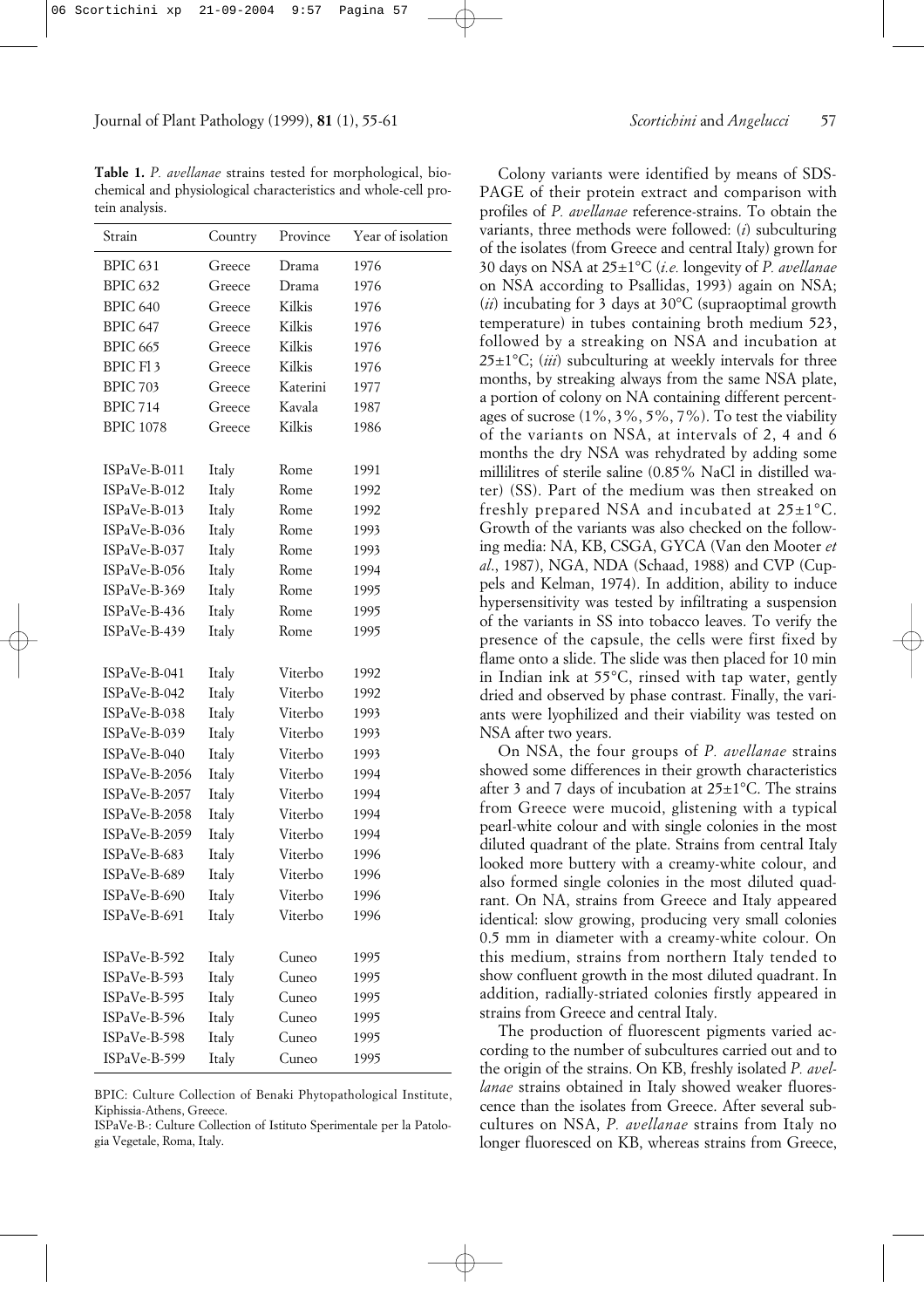06 Scortichini xp 21-09-2004 9:57 Pagina 58

although less than previously, continued to fluoresce. In all strains the intensity of fluorescence was higher on CSGA than on KB. Again on CSGA the strains from Italy ceased to fluoresce after several subcultures, whereas strains from Greece did not lose this feature.

The maximum growth temperature of strains from Greece and central Italy was 30°C, as opposed to 35°C for the strains obtained from northern Italy. With regard to gelatin liquefaction, *P. avellanae* strains gave a variable response. Strains from Greece and from central Italy did not liquefy gelatin, whereas those from northern Italy gave a variable result, 4 out of 6 being positive. Acid production from sucrose was positive for all strains.

None of the strains from Greece and Italy showed ice-nucleation activity at  $-5.5$  or  $-10^{\circ}$ C or accumulate poly-β-hydroxybutyrate. However, on NB, the strains from Greece started to produce a blue pigment 6 days after incubation, whereas strains from Italy only after 12 days. This characteristic seems to be related to acidification of the substrate inducing change in colour (Pierce and Schroth, 1994). *P. avellanae* strains were sensitive to copper sulphate: they only grew at a concentration of 40 µg ml<sup>-1</sup>. At 80 µg ml<sup>-1</sup> growth was quite poor and at 160 µg ml<sup>-1</sup> no colonies were observed on CYEG.

SDS-PAGE analysis of whole-cell proteins revealed three major groups of *P. avellanae* strains. The strains from northern Italy showed 70% similarity with those from Greece and central Italy. Strains from central Italy and Greece were more homogeneous, forming two clusters defined at 90% similarity level. Moreover, strains from the provinces of Viterbo and Rome (central Italy) clustered in the same group. (Fig. 2).

SDS-PAGE gel electrophoresis of whole-cell proteins, showed six colony variants with a similar profile to a *P. avellanae* reference strain (ISPaVe-B-013 = BPIC  $860 =$  PD 2390) even though the intensity of the bands was very weak. The transparent colony variants (drops of water like colonies) were obtained directly from diseased specimens of hazelnut in central Italy. The appearance of such colonies was not very frequent but when it occurred, a considerable number of variants was observed on NSA plates (Fig. 1). *P. avellanae* colony variants were frequently obtained after restreaking 30 day-old colonies on NSA (Fig. 3a). Finally, colony variants were also induced by incubation in 523 broth medium for 3 days at 30°C (Fig. 3b); after incubation and plating on NSA the percentage of variants obtained varied from 2 to 4%. The streaking on NA containing different percentage of sucrose of three strains (BPIC 631 from Greece, ISPaVe-B-011 from the province of Rome, ISPaVe-B-369 from the province of



**Fig. 2.** Dendrogram obtained by UPGMA cluster analysis showing relationships based on whole-cell protein electrophoresis of 37 strains of *P. avellanae* from northern Greece, northern Italy and two different areas of central Italy (see also Table 1). A relationship between the strains and their geographic origin is observed. A) *P. avellanae* strains from Viterbo; B) *P. avellanae* strains from Rome; C) *P. avellanae* strains from Cuneo; G) *P. avellanae* strains from Greece.

Viterbo), always taken from the same NSA plate, gave additional information on the origin of variants. With a sucrose content of 1% *P. avellanae* 011 yielded variants only after 78 days of incubation. With this level of sucrose, during a period of 3 months, other strains did not yield colony variants. With sucrose content at 3%, only the strains from central Italy yielded variants. With 5% sucrose all strains yielded variants after 29 days. At 7% sucrose, the strains from Greece yielded transparent colonies after 8 days, the strains from Italy after 29 days. When subcultured regularly every 7-15 days,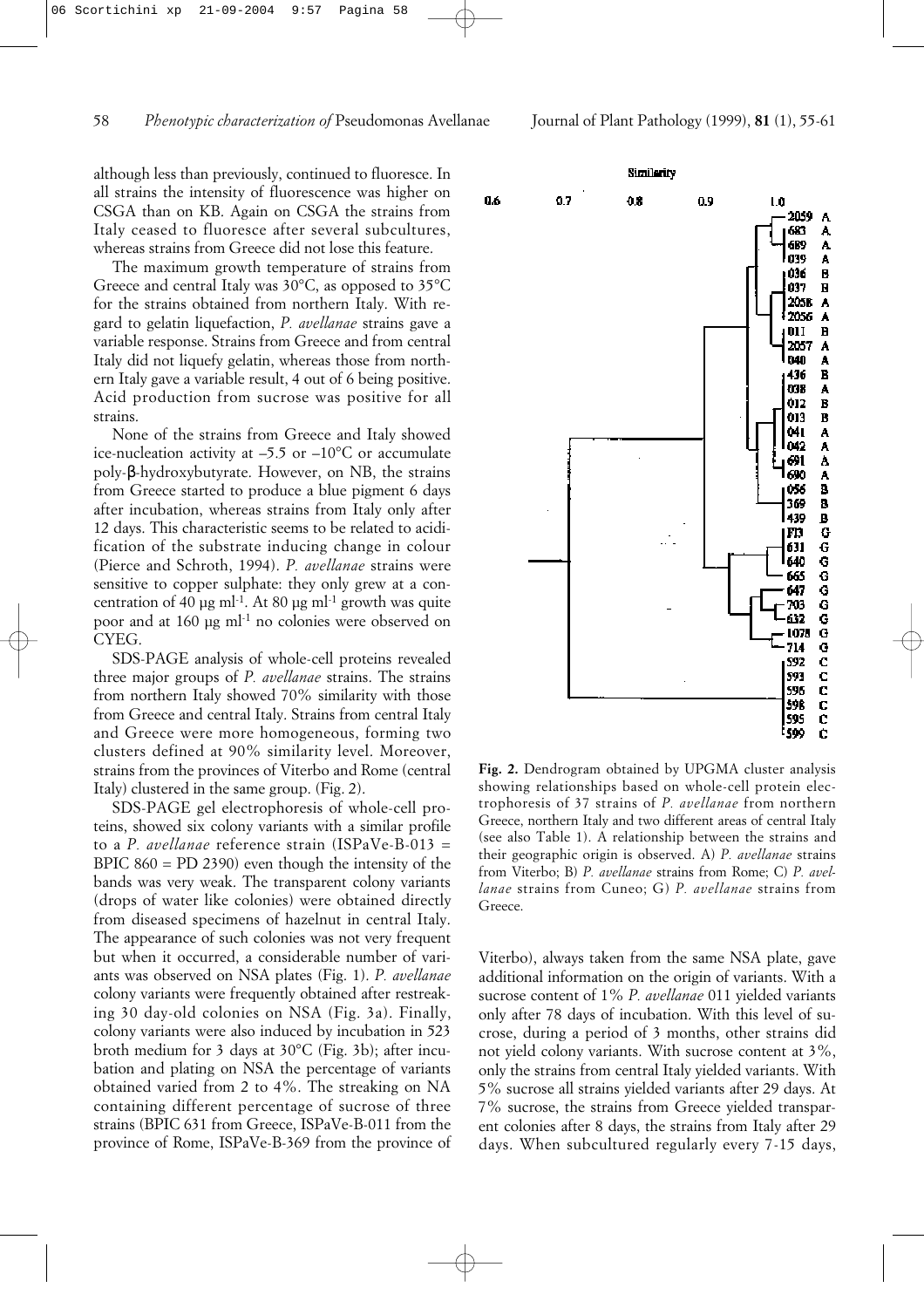Journal of Plant Pathology (1999), **81** (1), 55-61 *Scortichini* and *Angelucci* 59



**Fig. 3. A**) *P. avellanae* colony variants obtained after streaking on NSA of 30 day-old colonies (x 2); **B**) single colony of a variant (x 28, left) obtained after incubation at supraoptimal temperature (30°C), compared with a *P. avellanae* colony-type (x 28, right); **C**) occurrence of a *P. avellanae* wild-type colony from colony variants (x2).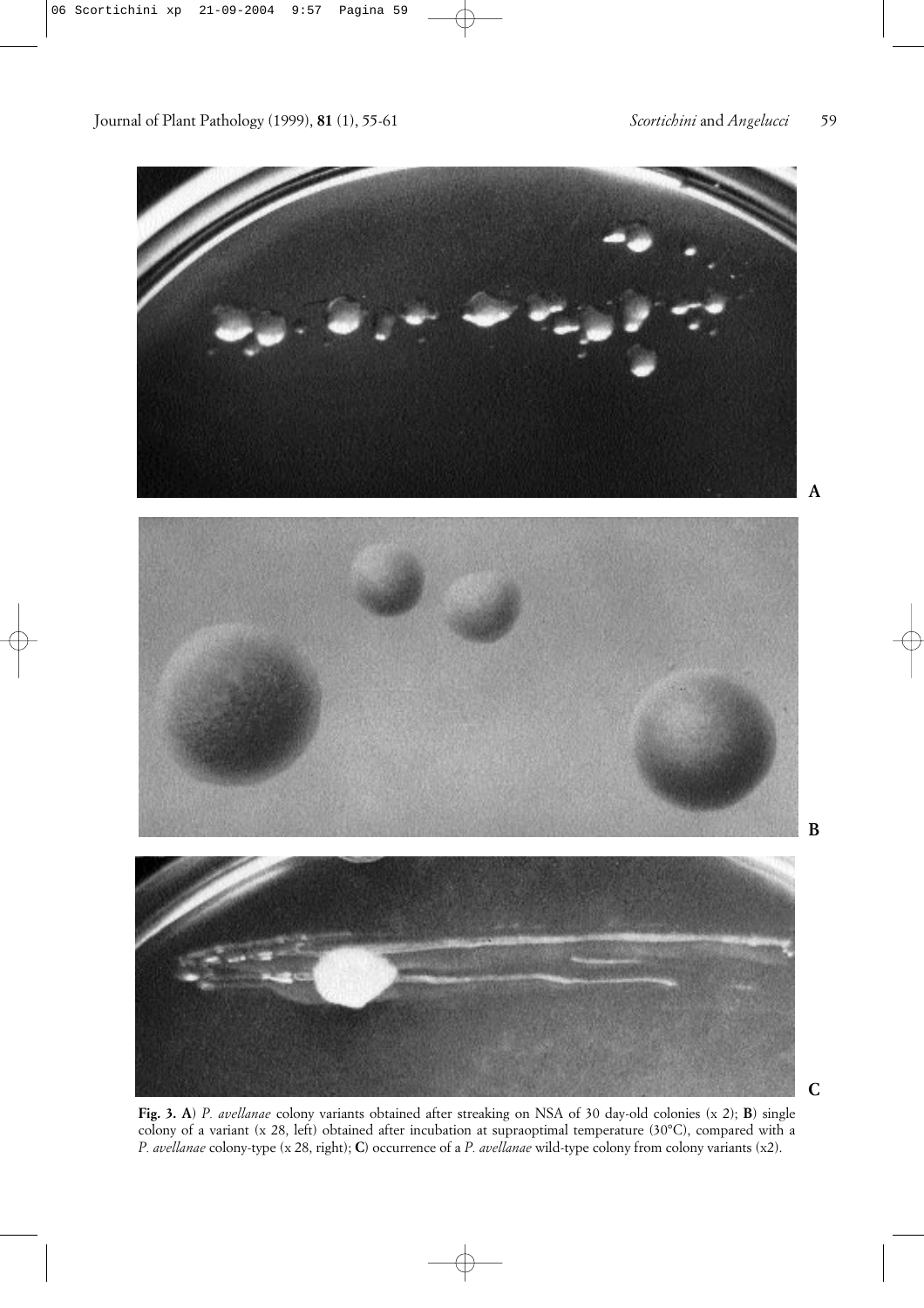strains did not yield variants even on NA with 7% sucrose. After 2, 4 and 6 months of storage of variants on NSA at  $25 \pm 1$ °C, it was also possible to obtain 'fresh' variants. After restreaking, these appeared after 3 days. The variants grew well only on NSA and CSGA, whereas very poor growth (small colonies) was observed on NA, NDA, NAG, NB and CVP. No growth at all was observed on KB and GYCA. Sometimes, reversal towards typical *P. avellanae* colonies was observed following restreaking on NSA plates (Fig. 3c). The colony variants did not induce hypersensitivity reaction in tobacco leaves. When stained with Indian ink, the variants showed a halo that might be a capsule. When the lyophilized cultures of variants were revived on NSA after two years we observed the following: (*i*) no growth at all (in most cases); (*ii*) presence of variants alone; (*iii*) presence of typical *P. avellanae* colonies alone; (*iv*) presence of variants and typical colonies.

This study has documented the variability that exists in some characters of *P. avellanae*. Colour and consistency of the colonies varied according to geographic origin. SDS-PAGE and cluster analysis of protein extracts, revealed that strains from northern Italy were different from the others, which showed 90% similarity and clustered in the same group. Also the capacity to liquefy gelatin and the maximum growth temperature indicated that the strains from northern Italy differ from the others. On the other hand, other features were remarkably homogeneous. Thus all strains were negative for ice-nucleation activity as well as for accumulation of poly-β-hydroxybutyrate. They were sensitive to copper sulphate and produced acid from sucrose.

Other characteristics varied according to the number of subcultures. In fact, for the strains isolated in Italy, production of fluorescent pigments on KB and CSGA declined after a number of subcultures on NSA. This behaviour has already been observed for other fluorescent pseudomonads (Palleroni, 1984).

This study clearly indicated that transparent colonies of *P. avellanae* occur in isolation plates. Incubation at supraoptimal growth temperature, the presence of high sucrose content in NA and old colonies on NSA, induce such variants in laboratory. When cultures were more frequently retransferred, the variants did not occur. Production of variants by incubation at supraoptimal growth temperature has already been established for *Erwinia herbicola* (Lohnis) Dye (Chatterjee and Gibbins, 1971). *P. avellanae* variants appeared to be encapsulated and possibly not pathogenic. Interestingly, they were extremely resistant to starvation on dehydrated NSA, being able to revive quickly after 6 months of incubation at 25 ± 1°C. Sometimes, wild-type *P. avellanae* colonies arose spontaneously from the transparent colonies. However, the role of such variants in natural conditions is not yet clear.

#### **REFERENCES**

- Ayers S.H., Rupp P., Johnson W.T., 1919. A study of the alkali-forming bacteria in milk. *United States Department of Agriculture Bulletin* **727**.
- Chatterjee A.K., Gibbins L.N., 1971. Induction of nonpigmented variants of *Erwinia herbicola* by incubation at supraoptimal temperatures*. Journal of Bacteriology* **105**: 107-112.
- Cuppels D., Kelman A., 1974. Evaluation of selective media for isolation of soft-rot bacteria from soil and plant tissue. *Phytopathology* **64**: 468-475.
- Dice L.R., 1945. Measurement of the amount of ecologic association between species. *Ecology* **26**: 297-302.
- Janse J.D., Rossi M.P., Angelucci L., Scortichini M., Derks J.H.J., Akkermans A.D.L., De Vrijer R., Psallidas P.G., 1996. Reclassification of *Pseudomonas syringae* pv. *avellanae* as *Pseudomonas avellanae* (spec. nov.), the bacterium causing canker of hazelnut (*Corylus avellana* L.). *Systematic and Applied Microbiology* **19**: 589-595.
- King E.D., Ward M.K., Raney D.E., 1954. Two simple media for the demonstration of pyocyanin and fluorescein. *Journal of Laboratory and Clinical Medicine* **44**: 301-307.
- Lelliott R.A., Stead D.E., 1987. Methods in Plant Pathology. Vol. 2. Methods for the Diagnosis of Bacterial Diseases of Plants. Blackwell Scientific Publications for British Society for Plant Pathology, Oxford, U.K.
- Lindow S.E., 1990. Bacterial ice-nucleation activity. In: Klement K., Rudolph K., Sands D.C. (eds.). Methods in Phytobacteriology, pp. 428-434. Akademiai Kiado, Budapest, Hungary.
- Luisetti J., Prunier J.P., Gardan C., 1972. Un milieu pour la mise en évidence de la production d'un pigment fluorescent par *Pseudomonas mors-prunorum* f.sp. *persicae*. *Annales de Phytopathologie* **4**: 295-296.
- Misaghi I., Grogan R.G., 1969. Nutritional and biochemical comparison of plant pathogen and saprophytic fluorescent pseudomonads. *Phytopathology* **59**: 1436-1450.
- Palleroni N.J., 1984. *Pseudomonas* Migula. In: Krieg N.R., Holt J.G. (eds.). Bergey's manual of systematic bacteriology. Vol. I, pp. 141-199. The William and Wilkins Co. Baltimore, U.S.A.
- Pierce L., Schroth M.N., 1994. Detection of *Pseudomonas* colonies that accumulate poly-β-hydroxybutyrate on Nile blue medium. *Plant Disease* **78**: 683-685.
- Psallidas P.G., 1987. The problem of bacterial canker of hazelnut in Greece caused by *Pseudomonas syringae* pv. *avellanae. Bulletin OEPP/EPPO Bulletin* **17**: 257-261.